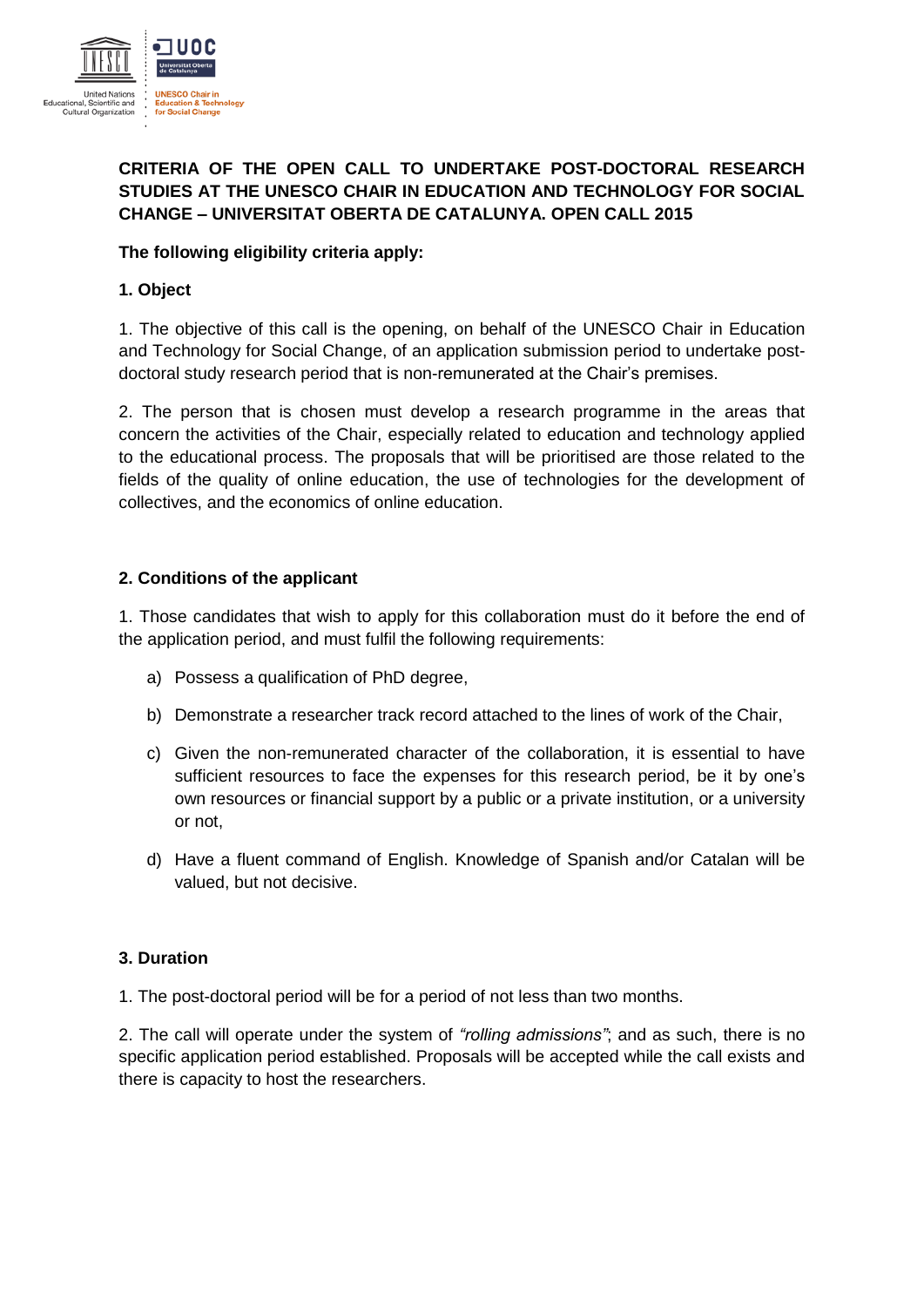

# **4. Rights and obligations of the beneficiary**

- 1. The beneficiary will be afforded the following rights:
	- a) A working space at their disposal at the premises of the Chair.
	- b) Participate in various training activities and the dissemination of research activity organised by the Chair and the UOC.
	- c) Obtain the necessary support to organise events for the dissemination of their activity by both the research and academic community of the UOC: workshops, seminars…; as well as the possibility of publishing in the journals of the UOC.
	- d) Receive academic and administrative support from the Chair's team during the research period as well as having a person of reference at their disposal.
- 2. The beneficiary will have the following obligations:
	- a) Facilitate administrative tasks by means of electronic mail
	- b) Provide the specific documents for their inclusion as requested by the Chair.
	- c) Maintain the necessary contact and communication with the assigned person of reference.
	- d) Fulfil the objectives of the proposed research programme and approved by the present call and those commitments that could be produced between the beneficiary and the Chair's Board of Management.
	- e) Declare their membership of the Chair and the UOC on any document as a result of the research work carried out.
	- f) Offer at least an open presentation of their work to the UOC community.
	- g) Fulfill the internal regulations of the UOC.
	- h) Fill in an evaluation form of the research period on terminating the collaboration.
	- i) Carry out and share a report of their research period with the Chair.

#### **5. Incompatibilities**

1. This research period will be compatible with the collaboration, remunerated or not, with other institutions provided that the programme of research is fulfilled in the terms and timelines agreed by the Chair's Board of Management.

#### **6. Presentation of the application**

1. Applications can be presented while the call remains open, without a specific time-span.

2. The documentation must be presented by means of an online form (http://www.jotformeu.com/form/50982135747361) and will be as following:

a) Up-to-date curriculum